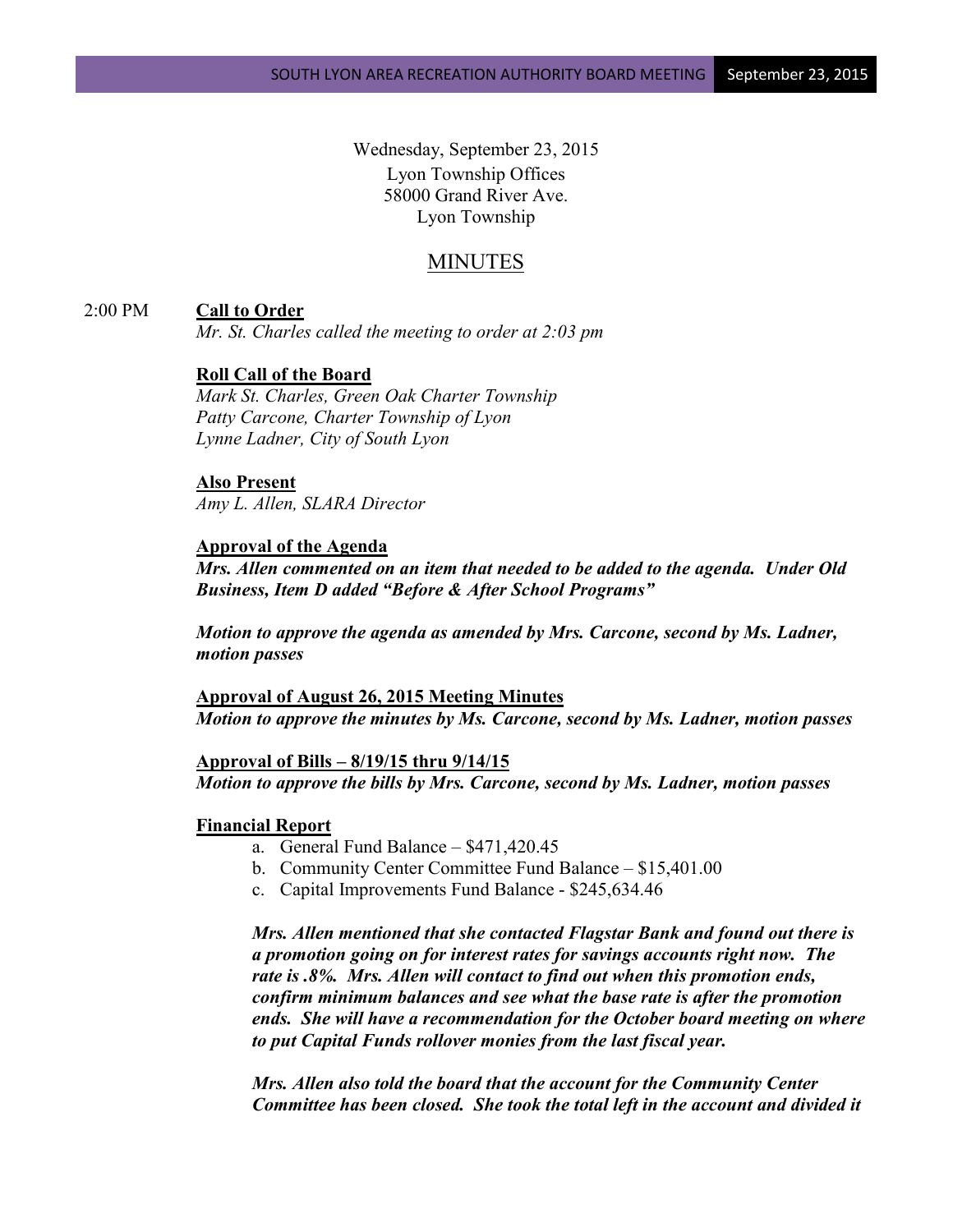*by three and distributed these checks to the communities to refund a portion of their initial investments for the committee.*

**Correspondence** *None at this time*

#### **"Call to the Public"**

*No public present*

#### **I) Old Business**

### **1. SLARA Office Updates/Upcoming Events**

- **a. Mother/Son Bowling – Friday, Oct. 16th**
- **b. Father/Son Sports Night Out – Friday, Oct. 23rd**
- **c. Candy Cane Hunt – Saturday, December 5th**
- **d.** *Before & After School Programs –*

*Mrs. Allen shared with the board that Mrs. Hill has been working hard to initiate more before and after school programs within the South Lyon Schools. Last year in total we were utilizing 3 of the 7 elementary schools for these programs with approximately 49 children enrolled. This year we are utilizing 6 of the 7 elementary schools and have over 90 students enrolled with more coming this fall!* 

*These programs take a lot of communication and organization and Mrs. Hill has been doing a phenomenal job of running these programs. We received an email from a parent commenting on how well communication was for these programs!*

### **2. SLARA Board Member Alternates Appointees**

*Mrs. Carcone confirmed that John Hicks is the designated alternate for the SLARA Board from Lyon Township. Ms. Ladner is waiting for the City of South Lyon to hire a new Community and Economic Development Director before she appoints a designated alternate for the SLARA Board. This new position should be hired by the next board meeting.*

### **3. Member Updates**

*South Lyon – Pumpkinfest is taking place this weekend! There will be a beer tent, parade, family activities and lots more. Be sure to stop out. Lyon Township – Griswold is officially open again after construction. Green Oak – Green Oak Days went very well and was well attended. Next year they may be expanding and adding events like a chili cookoff. They would like SLARA to attend in the future!*

### **II) New Business**

### **1. Bookkeeping and Accounting Services Proposals**

*Three people submitted proposals for consideration of the position. The board looked over all the proposals. Two were chosen to interview for the position. Mr. St.*